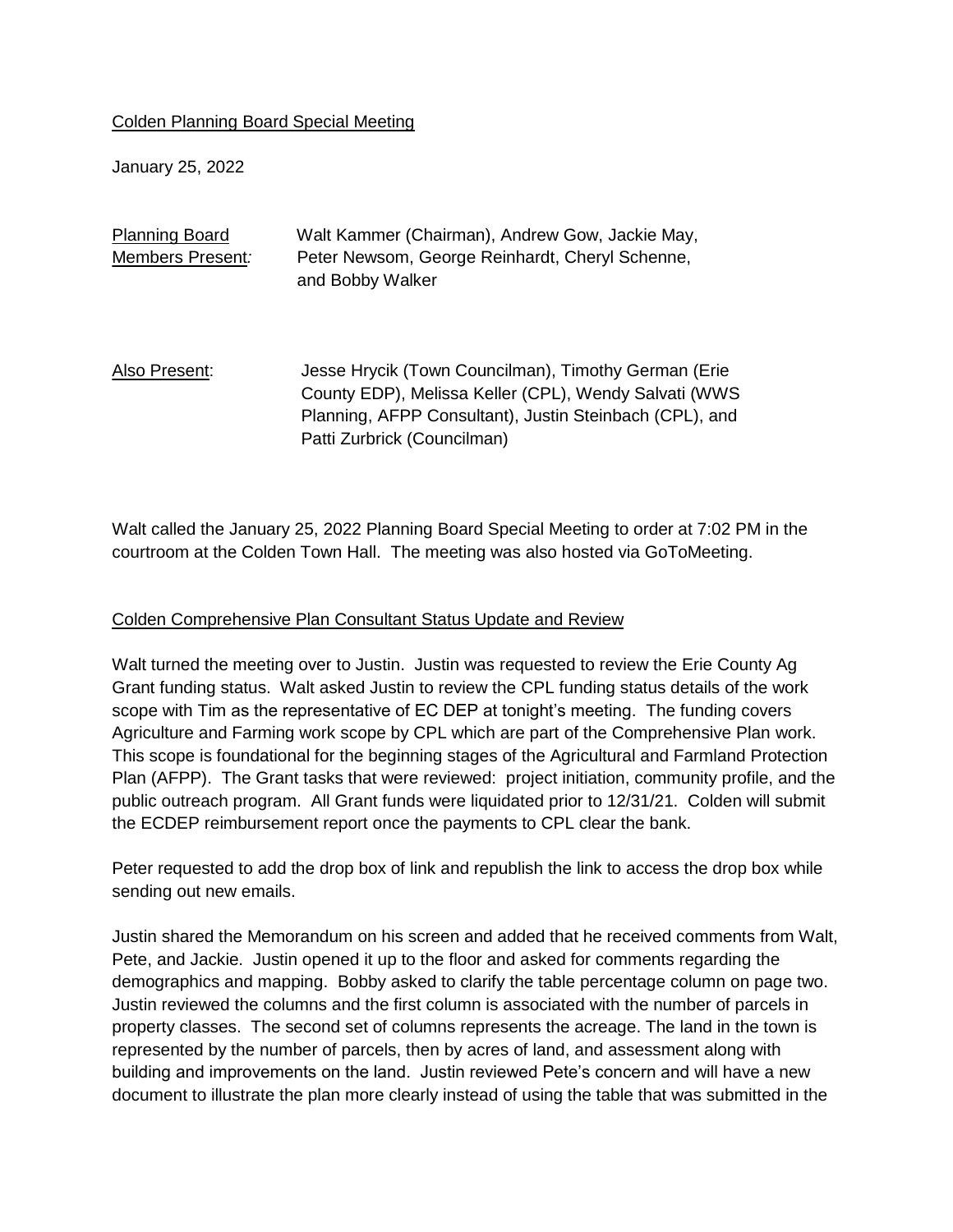rough draft. Bobby also asked for clarification regarding page six regarding the towers. Bobby asked if the measurement is in feet or meters and Justin will research the discrepancy as Walt pointed out the various heights from the channel seven, channel four tower, and the new NYSEG tower that will be constructed. Walt advised Justin to coordinate and send him a specific request to help with the tower count and height of towers located in the Town of Colden. Justin reviewed the table and map that was in the memorandum and added that the information can change from year to year. Justin reviewed the total of agricultural lands reported might be slightly off. There's a possibility that there are a lot more lands used as agricultural and was assessed as vacant at the time or review. Another example is a residential parcel being listed as the primary use but the parcel is also used as agricultural as a secondary. Walt reviewed that there are parcels that should be considered as agricultural and markets that would include: forestry, silviculture, maple products, and other things that won't be included in the list. Walt's working with the Town Assessor regarding any structure on the parcel that would have the exemption on the property for Ag principal and accessory structures. Walt mentioned using the tax records from the county is helpful but not accurate and cited some known cases. The Town Assessor will provide Walt with all the SBL numbers that are related to the agricultural and markets overlay annexation within the Town of Colden. Justin continued to review the findings from the research that was done regarding the demographic areas in the Town of Colden with mapping graphics. Justin addressed Peter's concern of the maps being too full of information and Justin did state that the maps will be cleaned up for the final product. Justin then reviewed the Ag districts from the County 2012 Ag protection plan, which of course lacks many years of updates as Walt pointed out. Per Peter's inquiry Justin confirmed that the 2020 census data isn't fully available but the most recent data is referenced in all the mapping and is included in the count, and that as the 2020 data becomes published the information will be updated. Justin reviewed households and incomes that represent the Town of Colden.

Walt asked Justin if there was a percentage of homes with internet access and Justin responded that the percentage is 85.4% but there isn't a map available for the area. Walt asked Justin to make a note to check on the percentage as it should be above 90% and Walt was willing to confer face to face with a CPL representative to review the details and the data involved. Bobby asked about comments that were received by Board Members prior to the meeting as Bobby had a few more to add. Bobby referenced the legend on several of the maps as the roads referenced aren't drawn as such on the maps. Bobby suggested deleting the roads from the legends that aren't shown on the appropriate maps. Justin will create a summary regarding everyone's comments and how they were addressed with a solution.

### County and Region Plans for the Comprehensive Plan

Justin reviewed the various plans that relate to the Town of Colden. Justin compared strategizes and goals to other plans in Erie County and Niagara County. Justin also reviewed the Southern Tier Trail Feasibility Study and the ECRT trails that will be included in the plan. Justin asked for comments or questions. Jackie referenced page ten, five bullets down regarding the establish regulations that limit removal of trees and heavily forested areas. Jackie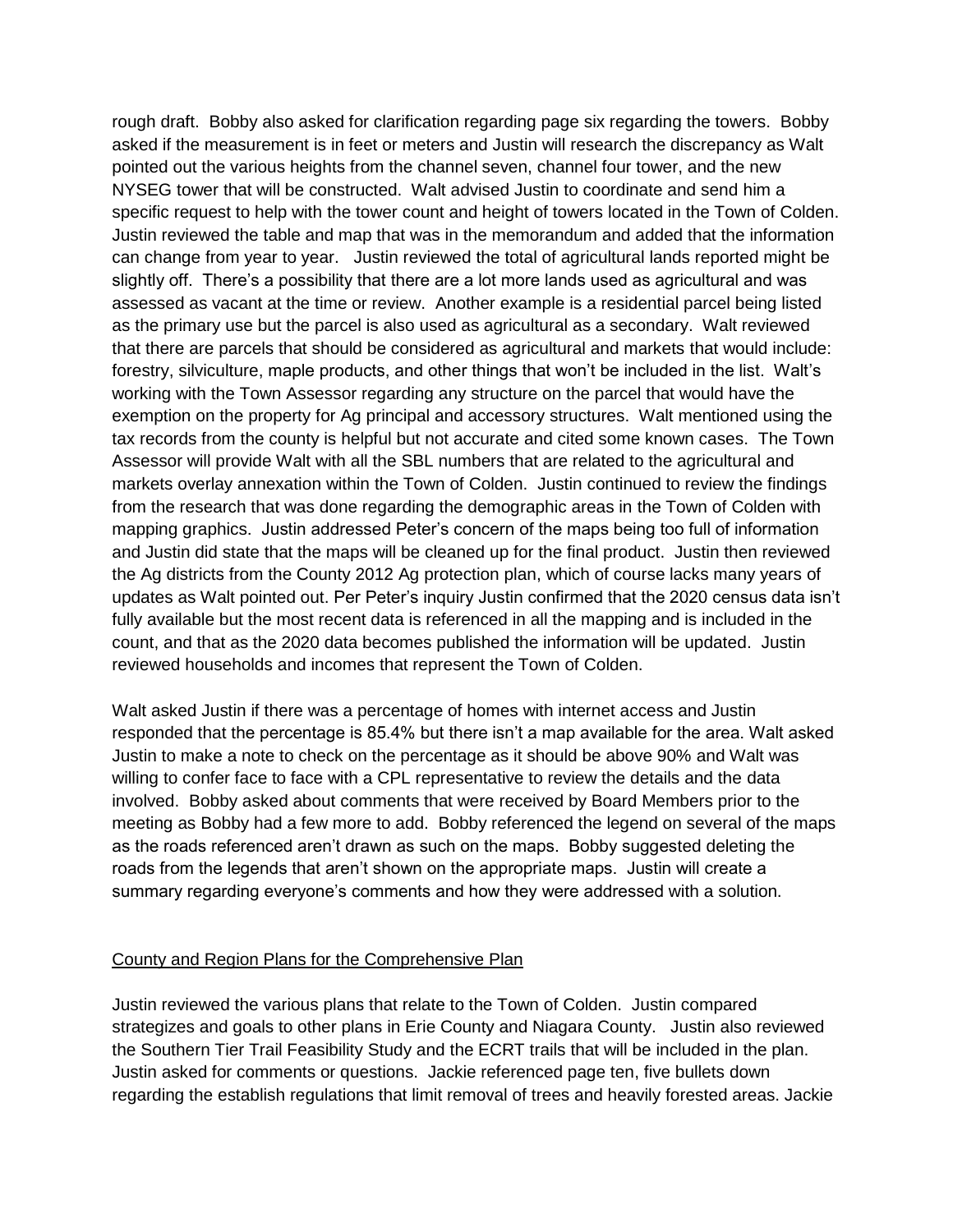asked to include a note that there's a balance around the topic. Justin will confirm, that it's stated corrected. Bobby asked for the date of the revision as Bobby noted a few different changes than the document he received. Justin mentioned that it could be from the Word Doc file verses the PDF file. Bobby was concerned as some of the data was repeated. Bobby's concern was clarified by Justin.

The Plan format was reviewed again by Justin and he referenced the Town of Eden's plan. Justin shared the format of the plan to show the final product of the plan.

## Summary of Feedback from the Public Meeting

Justin shared the comments from the Public Meeting kickoff. The turnout was good as the meeting was well attended. Justin was able to create several themes that were topics that will be in the revision statement. The outlook for the Town in the next ten years will be the main focus. Natural features were also reviewed at the meeting and the concern to preserve them in the future. The outdoor activity offered in the Town is appreciated and would like to see more recreational options in the future. Some suggested that the zoning codes need to be better clarified and communicated with better definitions. Justin reviewed to define Agricultural would be beneficial for the Town.

# Draft Vision Statement

Justin reviewed that the vision statement will include goals, strategies, and recommendations with action items. Justin implemented two different takes on the vision from the public meeting. Justin mentioned that it can be modified and it's not set in stone. Jackie would prefer take one over take two as take one flows better. Bobby asked if the vision statement would be listed in the front of the Comprehensive Plan. Justin did agree that the vision statement will be the first part of the future look to the plan. Justin mentioned that the vision statement can be placed where the Board Members recommend it to be placed. Justin asked to send write ups and comments to him, so a final copy can be finalized.

### **Outreach**

The public meeting well attended and enough input was received. Justin mentioned that more input is needed from the Agricultural group. Justin suggested sending out direct mailings to local Farmers instead of hosting another meeting would be an option.

Justin opened the meeting up to Wendy regarding the public input survey on Agriculture. Wendy reviewed all the different aspects of agriculture that would be included. Wendy mentioned that some of the parcels are not identified properly and the best way to identify them is to ask the Town Residents.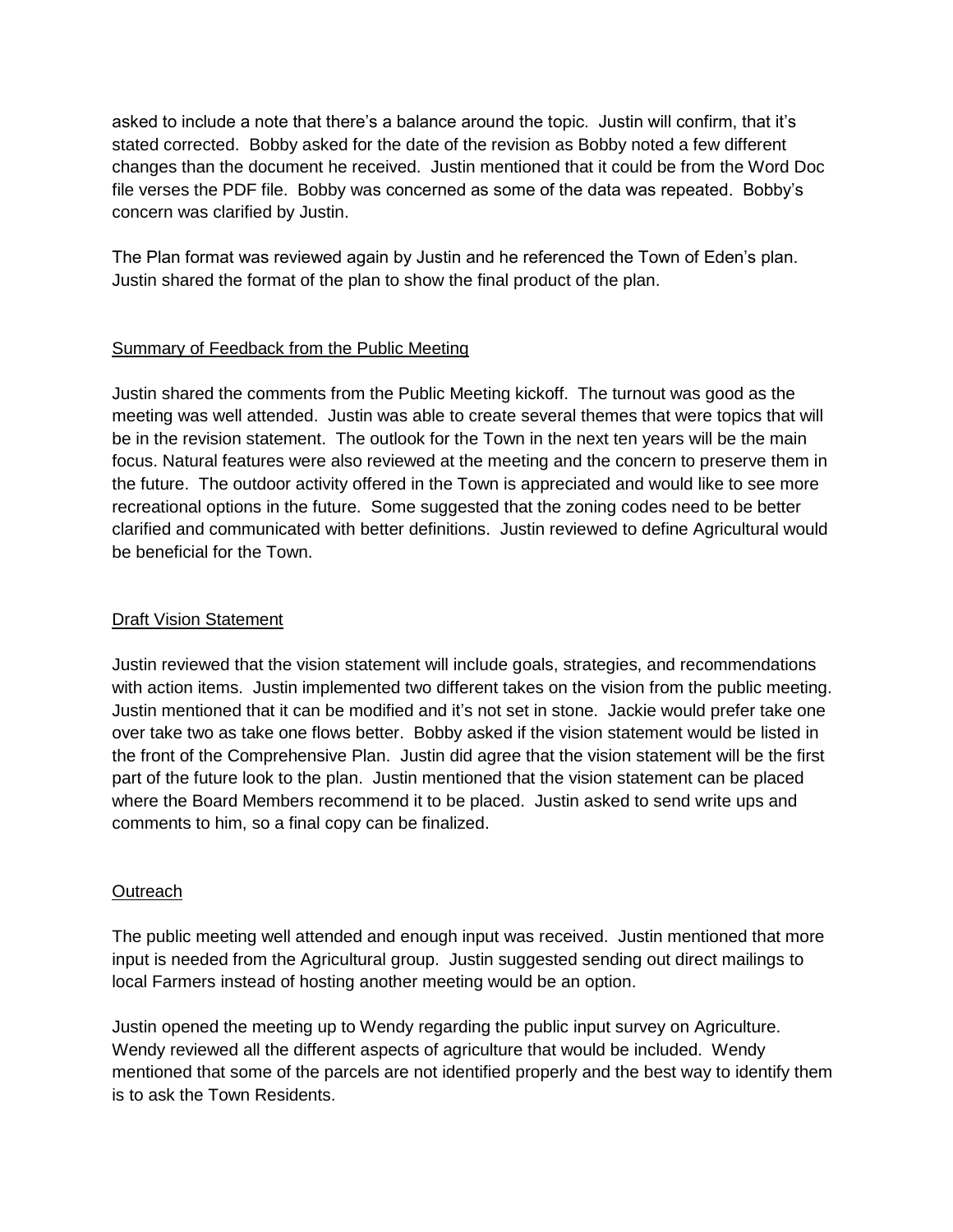The survey is totally anonymous but will have an option to respond where they live to help map the area. The questions are more elaborate than answering yes or no. If a question receives a "yes" answer it requires the person to fill in the blank to give detailed answer. Wendy will craft a letter to explain the purpose of mapping the agricultural needs in the town without anyone feeling pressured for responding to the survey. Justin reviewed the map that's detailed to the survey. Walt asked to list in the survey where supplies are purchased for agricultural needs. Justin will modify the question where the supplies are being purchased outside of the Town of Colden. Wendy did mention that anyone that doesn't want the information to be shared it can be kept confidentially and will have an option to direct anyone that disagrees with sharing the information to avoid the Town receiving calls. Justin will modify the survey for anyone that has a concern. Jackie asked if there's a question that states anything that the Town could do to help for someone to fill in the blank regarding agriculture. Walt recommended having a box where someone could enter what they would like to see in the Town. Wendy reviewed with Justin that comments placed will be confidential and will not be displayed from the person that shared their comment.

Justin suggested putting the message out in the school districts to have more attendees to respond to the public input survey. Wendy suggested modifying the survey to include resources of the Town of Colden. Jackie suggested changing the word weaknesses to opportunities that Residents would like see in the future. Jackie asked if the survey will be shared on the Town's website. Wendy and Justin confirmed that it will be shared through the school districts and the Town Website. Jackie asked if it could be included in the Town's postcard mailing and Walt mentioned that the survey would need to be advertised earlier. Walt's working on different avenues to advertise the survey. Justin will work on modifying the survey and will have it ready to be posted to the public. Wendy will work on the letter to be sent out to the Residents regarding the survey.

### **Scheduling**

Walt confirmed that there will be a special meeting on February 22, 2022 and asked for a draft letter to be created before the special meeting. Walt mentioned that the draft letter can be sent by email to the Planning Board Members to review instead of waiting for the next special meeting. The survey can be posted online and be available for a recommended length of time as agreed upon by the Board Members. Bobby asked if the QR code could be included in the letter to be mailed to the Residents and Justin confirmed that it will be included. Melissa is helping Justin to include the QR code in the letter that Wendy will create.

Wendy mentioned that the February 22, 2022 meeting will be focused on the Agricultural Plan and will continue the discussions of the goals. Wendy will review the first three sections during the meeting.